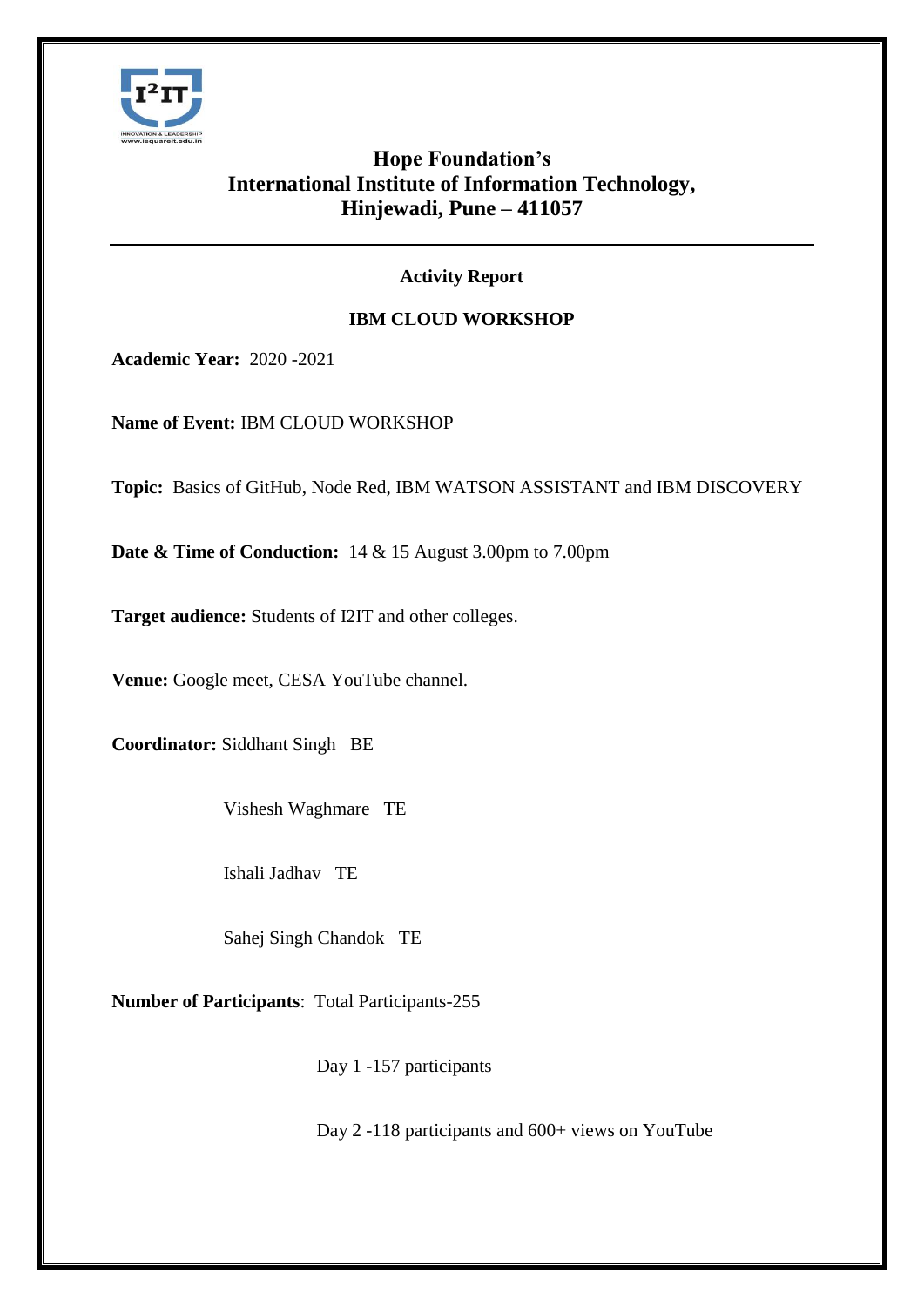### **Activity Description in Nutshell:**

The members of CESA I2IT arranged a workshop on IBM Cloud, there were a total of 255 participants over 2 days of workshop. It was arranged through Google Meet and YouTube live where the participants could join for accessing the workshop. Day 1 of the workshop was carried by demonstrating The Node red basics by creating a simple registration form and login form. And explaining concepts of IBM cloud that could be used for developing the live project.

On Day 2 the services available on the IBM cloud were explained and some were demonstrated. The services like IBM Watson Assistant and IBM Discovery were used for demonstrating the creation of an electronic store chatbot. The workshop ended with every participant creating its own live project of a chatbot through the help of IBM cloud & its services.